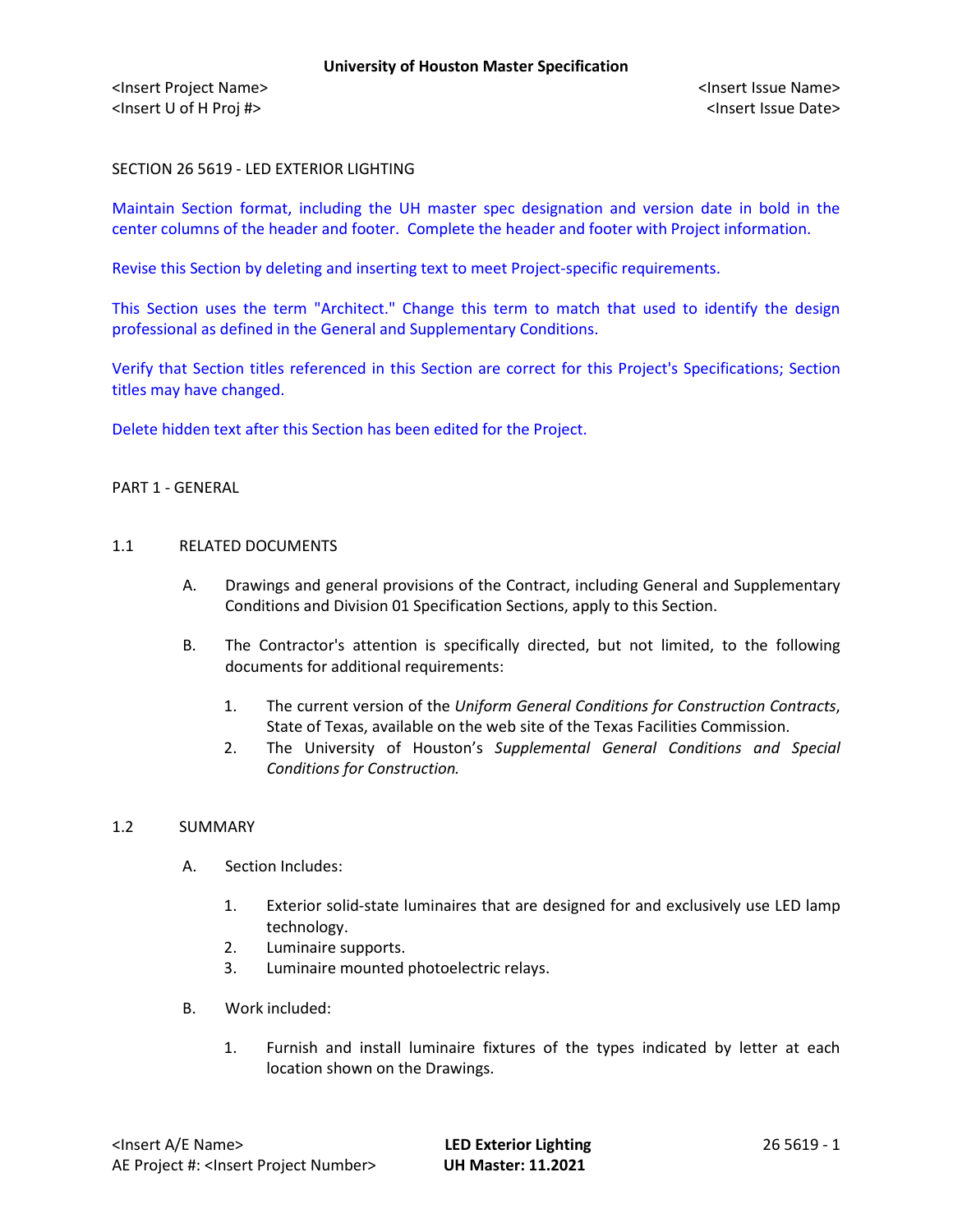## **University of Houston Master Specification**

<Insert Project Name> <Insert Issue Name> <Insert U of H Proj #> <Insert Issue Date>

- 2. Provide materials, accessories, and any other equipment necessary for the complete and proper installation of luminaire fixtures included in this Contract.
- 3. Conformance: Luminaire fixture shall be manufactured in strict accordance with the Contract Drawings and Specifications.
- 4. Specifications and scale Drawings are intended to convey the salient features, function and character of the fixtures only, and do not undertake to illustrate or set forth every item or detail necessary for the work.
- 5. Minor details, not usually indicated on the Drawings nor specified, but that are necessary for the proper execution and completion of the fixtures, shall be included, the same as if they were herein specified or indicated on the Drawings.
- 6. Omissions: The Owner shall not be held responsible for the omission or absence of any detail, construction feature, etc. which may be required in the production of the fixtures. The responsibility of accurately fabricating the fixtures to the fulfillment of this specification rests with Contractor.

# 1.3 DEFINITIONS

- A. CCT: Correlated color temperature.
- B. CRI: Color rendering index.
- C. Fixture: See "Luminaire."
- D. IP: International Protection or Ingress Protection Rating.
- E. Lumen: Measured output of lamp and luminaire, or both.
- F. Luminaire: Complete lighting unit, including lamp, reflector, and housing.

# 1.4 ACTION SUBMITTALS

- A. Product Data: For each type of luminaire.
	- 1. Arrange in order of luminaire designation.
	- 2. Include data on features, accessories, and finishes.
	- 3. Include physical description and dimensions of luminaire.
	- 4. Lamps, include life, output (lumens, CCT, and CRI), and energy-efficiency data.
	- 5. Photometric data and adjustment factors based on laboratory tests, complying with IES Lighting Measurements Testing and Calculation Guides, of each luminaire type. The adjustment factors shall be for lamps and accessories identical to those indicated for the luminaire as applied in this Project IES LM-79 and IES LM-80.
		- a. Manufacturer's Certified Data: Photometric data certified by manufacturer's laboratory with a current accreditation under the NVLAP for Energy Efficient Lighting Products.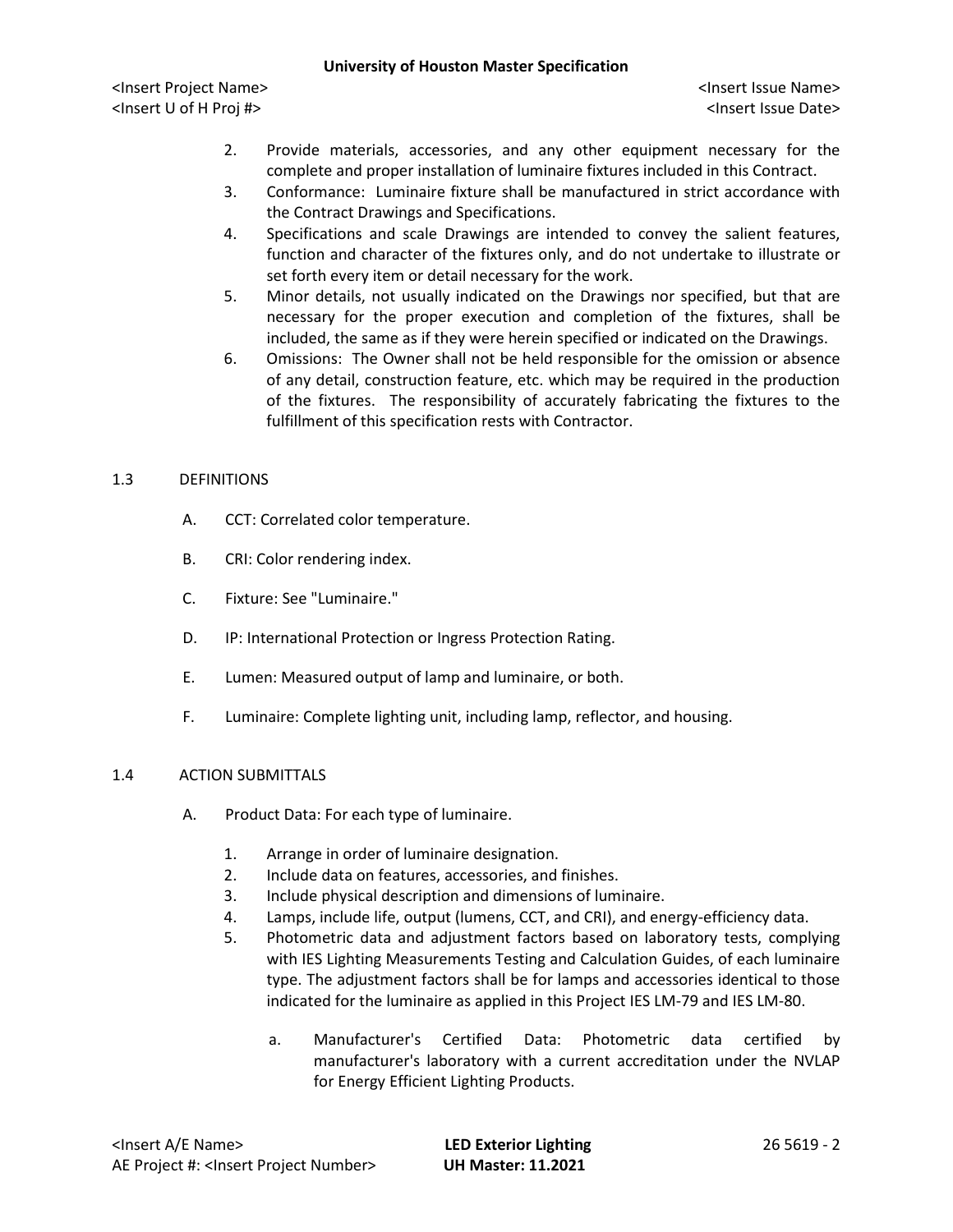## **University of Houston Master Specification**

<Insert Project Name> <Insert Issue Name> <Insert U of H Proj #> <Insert Issue Date>

- 6. Wiring diagrams for power, control, and signal wiring.
- 7. Photoelectric relays.
- 8. Means of attaching luminaires to supports and indication that the attachment is suitable for components involved.
- B. Shop Drawings: For nonstandard or custom luminaires.
	- 1. Include plans, elevations, sections, and mounting and attachment details.
	- 2. Include details of luminaire assemblies. Indicate dimensions, weights, loads, required clearances, method of field assembly, components, and location and size of each field connection.
	- 3. Include diagrams for power, signal, and control wiring.
- C. Samples: For each luminaire and for each color and texture indicated with factoryapplied finish.
- D. Product Schedule: For luminaires and lamps. Use same designations indicated on Drawings.

### 1.5 INFORMATIONAL SUBMITTALS

- A. Coordination Drawings: Plans, drawn to scale, on which the following items are shown and coordinated with each other, using input from installers of the items involved:
	- 1. Luminaires.
	- 2. Structural members to which equipment and luminaires will be attached.
	- 3. Underground utilities and structures.
	- 4. Existing underground utilities and structures.
	- 5. Above-grade utilities and structures.
	- 6. Existing above-grade utilities and structures.
	- 7. Building features.
	- 8. Vertical and horizontal information.
- B. Qualification Data: For testing laboratory providing photometric data for luminaires.
- C. Product Certificates: For each type of the following:
	- 1. Luminaire.
	- 2. Photoelectric relay.
- D. Product Test Reports: For each luminaire, for tests performed by manufacturer and witnessed by a qualified testing agency.
- E. Source quality-control reports.
- F. Sample warranty.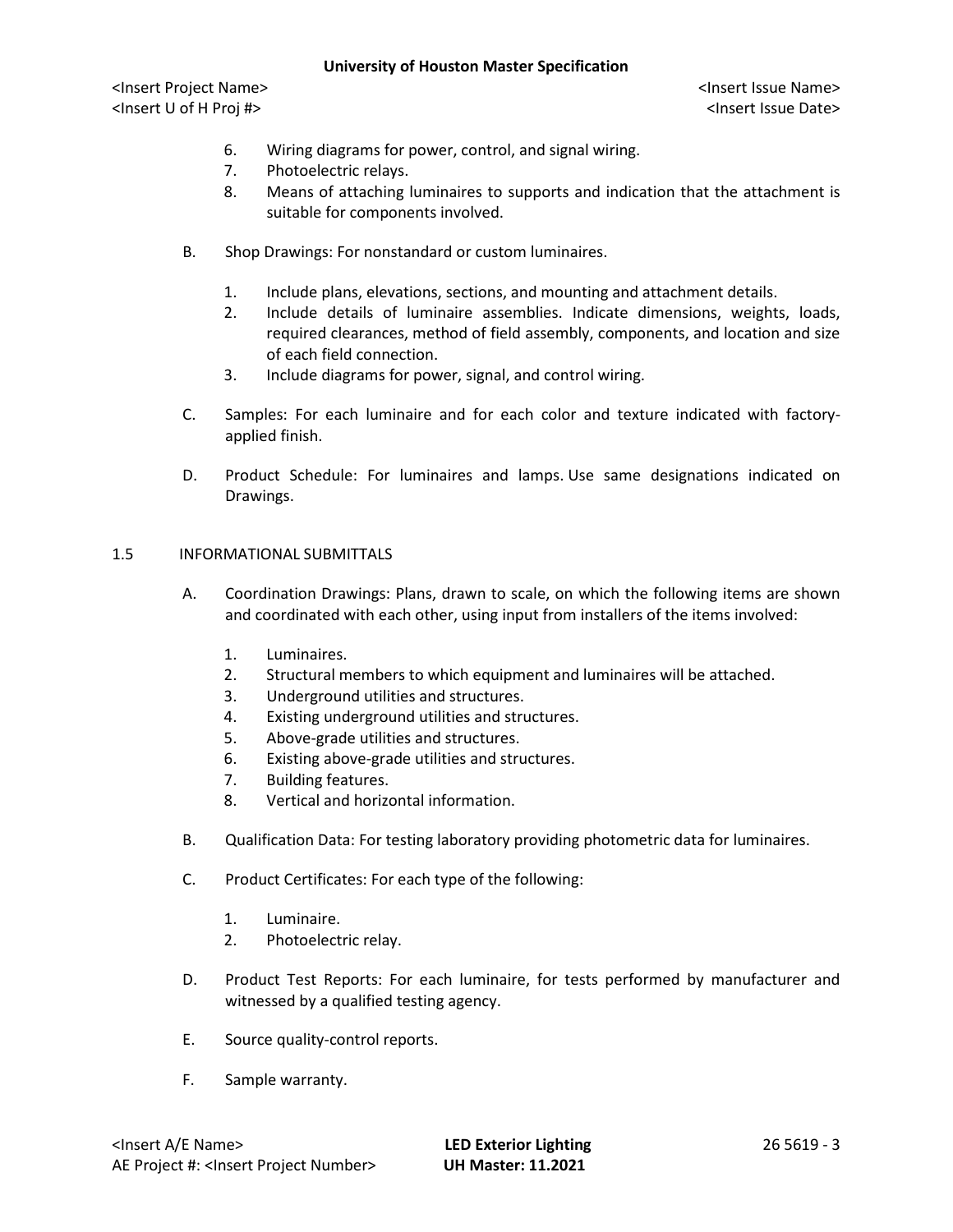#### 1.6 QUALITY ASSURANCE

- A. Luminaire Photometric Data Testing Laboratory Qualifications, Luminaire manufacturers' laboratory that is accredited under the NVLAP for Energy Efficient Lighting Products.
- B. Provide luminaires from a single manufacturer for each luminaire type.
- C. Each luminaire type shall be binned within a three-step MacAdam Ellipse to ensure color consistency among luminaires.
- D. Installer Qualifications: An authorized representative who is trained and approved by manufacturer.

#### 1.7 DELIVERY, STORAGE, AND HANDLING

A. Protect finishes of exposed surfaces by applying a strippable, temporary protective covering prior to shipping.

## 1.8 FIELD CONDITIONS

- A. Verify existing and proposed utility structures prior to the start of work associated with luminaire installation.
- B. Mark locations of exterior luminaires for approval by Architect prior to the start of luminaire installation.

### PART 2 - PRODUCTS

#### 2.1 MANUFACTURER

- A. Products: Subject to compliance with requirements, provide product indicated and scheduled on Drawings and related contract documents. Only listed fixtures can be used. Substitutions are not acceptable.
- B. First luminaire fixtures listed for each type in the luminaire fixture schedule are the basis of design (BOD) and have been used in calculating lighting levels and energy code compliance. Perform studies and verify compliance with requirements upon selection of a different fixture in the schedule from the BOD.

### 2.2 PERFORMANCE REQUIREMENTS

A. Ambient Temperature:  $-20^\circ$  F to 104 $\circ$  F.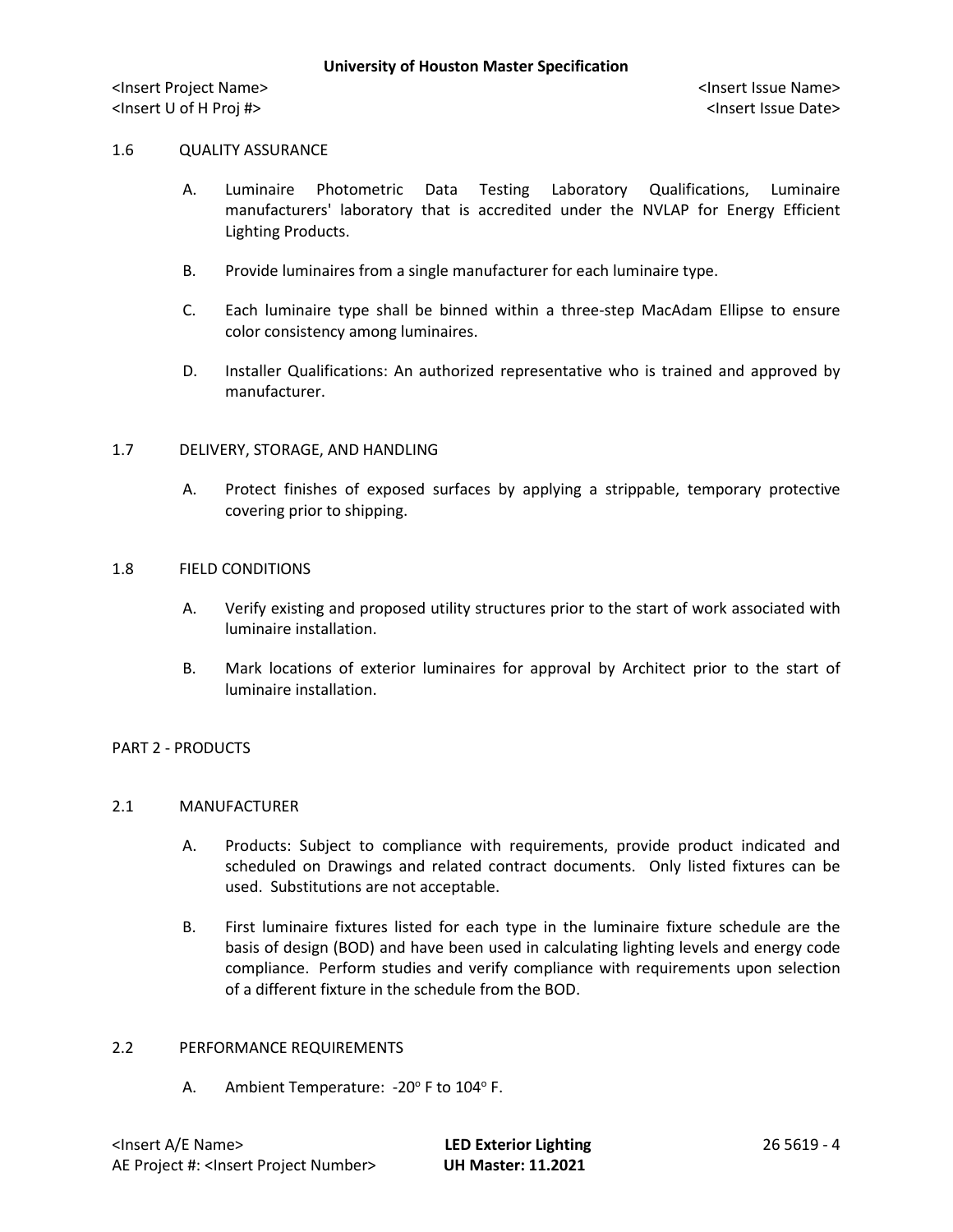### **University of Houston Master Specification**

<Insert Project Name> <Insert Issue Name> <Insert U of H Proj #> <Insert Issue Date>

- 1. Relative Humidity: Zero to 100 percent.
- B. Altitude: Minimum 1000 feet.

#### 2.3 LUMINAIRE REQUIREMENTS

- A. Electrical Components, Devices, and Accessories: Listed and labeled as defined in NFPA 70, by a qualified testing agency, and marked for intended location and application.
- B. NRTL Compliance: Luminaires shall be listed and labeled for indicated class and division of hazard by an NRTL.
- C. UL Compliance: Comply with UL 1598 and listed for wet location.
- D. L70 lamp life of 50,000 hours.
- E. Lamps dimmable from 100 percent to 0 percent of maximum light output.
- F. Internal driver.
- G. Nominal Operating Voltage: Multi-volt.
- H. In-line Fusing: Separate in-line fuse for each luminaire.
- I. Lamp Rating: Lamp marked for outdoor use.
- J. Color Temperature: 4000K.
- K. CRI: 90 or better.
- L. Source Limitations: Obtain luminaires from single source from a single manufacturer.
- M. Source Limitations: For luminaires, obtain each color, grade, finish, type, and variety of luminaire from single source with resources to provide products of consistent quality in appearance and physical properties.

### 2.4 LUMINAIRE-MOUNTED PHOTOELECTRIC RELAYS

- A. Comply with UL 773 or UL 773A.
- B. Contact Relays: Factory mounted, single throw, designed to fail in the on position, and factory set to turn light unit on at 1.5 to 3 fc and off at 4.5 to 10 fc with 15-second minimum time delay. Relay shall have directional lens in front of photocell to prevent artificial light sources from causing false turnoff.
	- 1. Relay with locking-type receptacle shall comply with ANSI C136.10.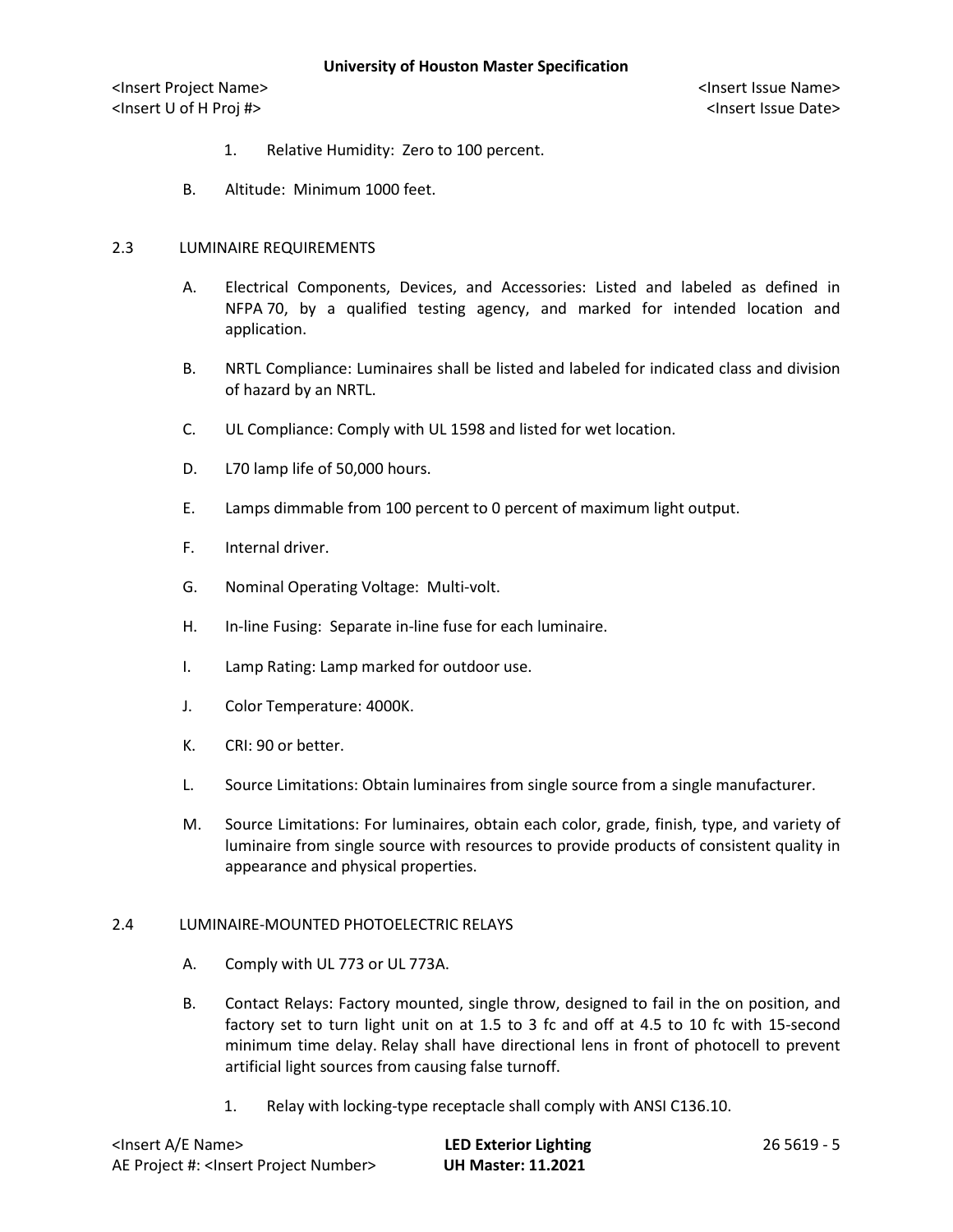2. Adjustable window slide for adjusting on-off set points.

## 2.5 MATERIALS

- A. Metal Parts: Free of burrs and sharp corners and edges.
- B. Sheet Metal Components: Epoxy-coated steel. Form and support to prevent warping and sagging.
- C. Doors, Frames, and Other Internal Access: Smooth operating, free of light leakage under operating conditions, and designed to permit re-lamping without use of tools. Designed to prevent doors, frames, lenses, diffusers, and other components from falling accidentally during re-lamping and when secured in operating position. Doors shall be removable for cleaning or replacing lenses.
- D. Diffusers and Globes:
	- 1. Acrylic Diffusers: 100 percent virgin acrylic plastic, with high resistance to yellowing and other changes due to aging, exposure to heat, and UV radiation.
	- 2. Glass: Annealed crystal glass unless otherwise indicated.
	- 3. Lens Thickness: At least 0.125 inch minimum unless otherwise indicated.
- E. Lens and Refractor Gaskets: Use heat- and aging-resistant resilient gaskets to seal and cushion lenses and refractors in luminaire doors.
- F. Reflecting surfaces shall have minimum reflectance as follows unless otherwise indicated:
	- 1. White Surfaces: 85 percent.
	- 2. Specular Surfaces: 83 percent.
	- 3. Diffusing Specular Surfaces: 75 percent.
- G. Housings:
	- 1. Rigidly formed, weather- and light-tight enclosure that will not warp, sag, or deform in use.
	- 2. Provide filter/breather for enclosed luminaires.
- H. Factory-Applied Labels: Comply with UL 1598. Include recommended lamps. Labels shall be located where they will be readily visible to service personnel, but not seen from normal viewing angles when lamps are in place.
	- 1. Label shall include the following lamp characteristics:
		- a. "USE ONLY" and include specific lamp type.
		- b. Lamp diameter, shape, size, wattage and coating.
		- c. CCT and CRI for all luminaires.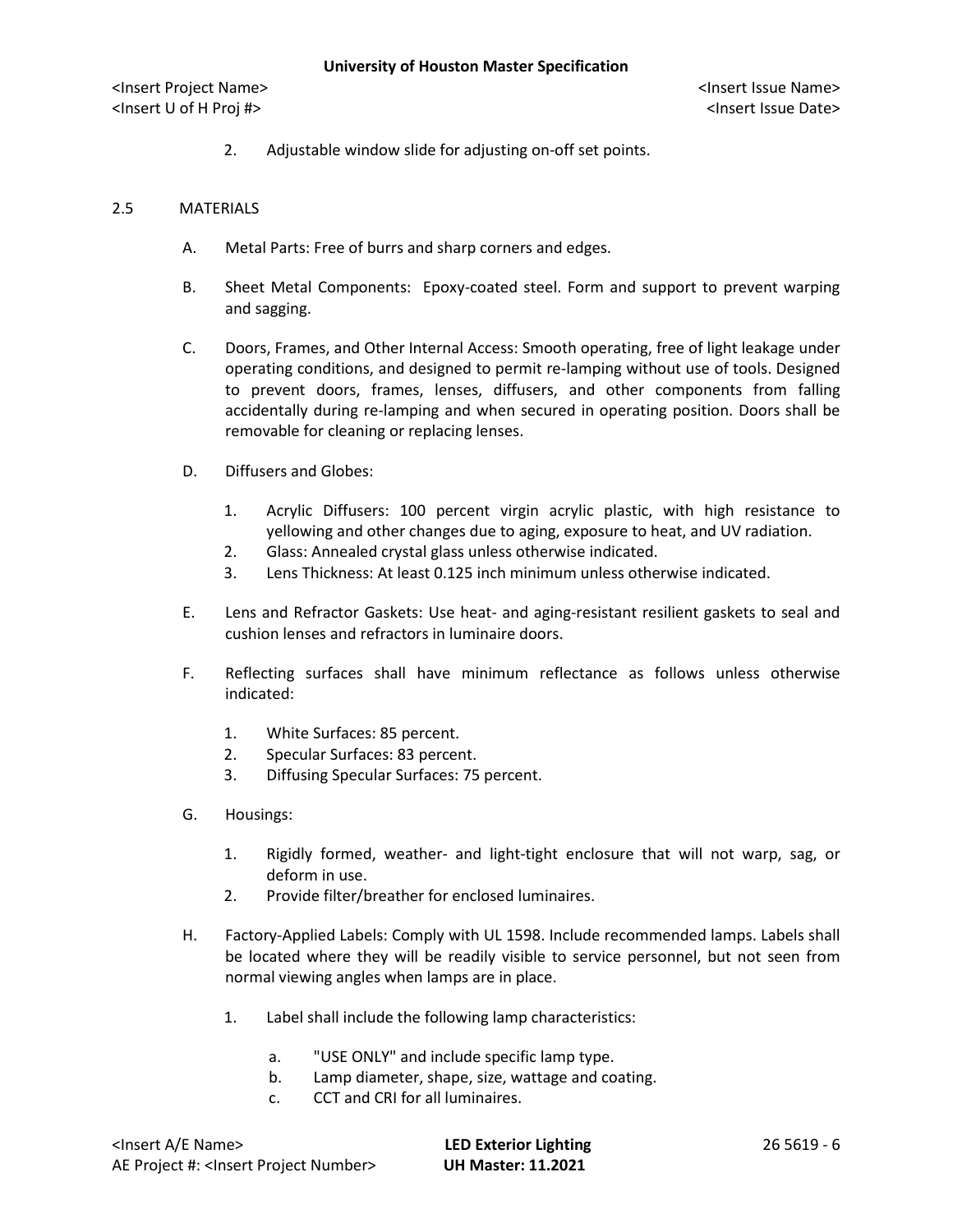# 2.6 FINISHES

- A. Variations in Finishes: Noticeable variations in same piece are unacceptable. Variations in appearance of adjoining components are acceptable if they are within the range of approved Samples and are assembled or installed to minimize contrast.
- B. Luminaire Finish: Manufacturer's standard paint applied to factory-assembled and tested luminaire before shipping. Where indicated, match finish process and color of pole or support materials.
- C. Factory-Applied Finish for Steel Luminaires: Comply with NAAMM's "Metal Finishes Manual for Architectural and Metal Products" for recommendations for applying and designating finishes.
	- 1. Surface Preparation: Clean surfaces to comply with SSPC-SP 1, to remove dirt, oil, grease, and other contaminants that could impair paint bond. Grind welds and polish surfaces to a smooth, even finish. Remove mill scale and rust, if present, from uncoated steel, complying with SSPC-SP 5/NACE No. 1 or SSPC-SP 8.
	- 2. Exterior Surfaces: Manufacturer's standard finish consisting of one or more coats of primer and two finish coats of high-gloss, high-build polyurethane enamel.
		- a. Color: Black.

### PART 3 - EXECUTION

### 3.1 EXAMINATION

- A. Examine substrates, areas, and conditions, with Installer present, for compliance with requirements for installation tolerances and other conditions affecting performance of the Work.
- B. Examine roughing-in for luminaire electrical conduit to verify actual locations of conduit connections before luminaire installation.
- C. Examine walls, roofs, and canopy ceilings and overhang ceilings for suitable conditions where luminaires will be installed.
- D. Proceed with installation only after unsatisfactory conditions have been corrected.

### 3.2 TEMPORARY LIGHTING

A. If approved by the Architect, use selected permanent luminaires for temporary lighting. When construction is substantially complete, clean luminaires used for temporary lighting and install new lamps.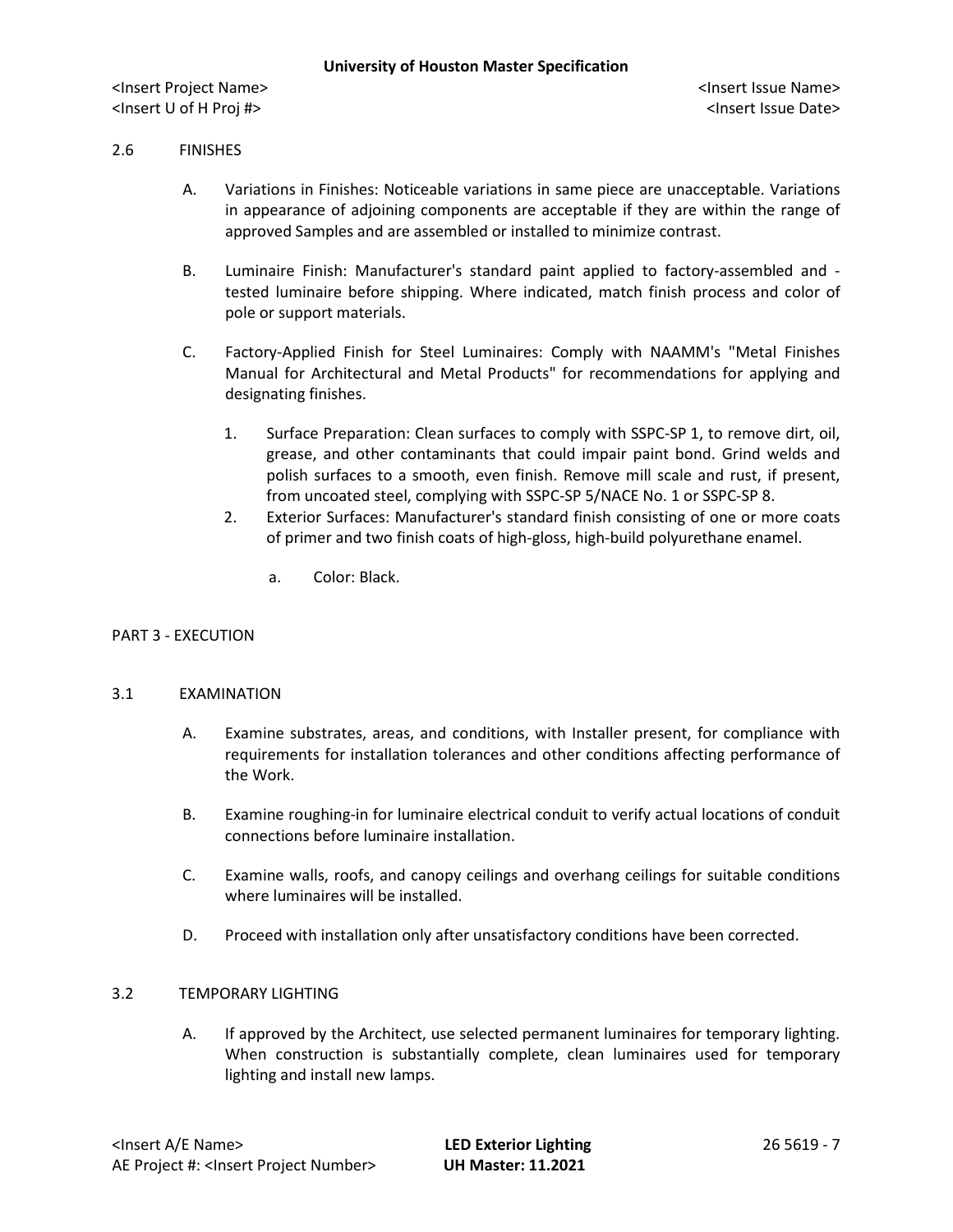## 3.3 GENERAL INSTALLATION REQUIREMENTS

- A. Comply with NECA 1.
- B. Install lamps in each luminaire.
- C. Fasten luminaire to structural support.
- D. Supports:
	- 1. Sized and rated for luminaire weight.
	- 2. Able to maintain luminaire position after cleaning and re-lamping.
	- 3. Support luminaires without causing deflection of finished surface.
	- 4. Luminaire-mounting devices shall be capable of supporting a horizontal force of 100 percent of luminaire weight and a vertical force of 400 percent of luminaire weight.
- E. Wall-Mounted Luminaire Support:
	- 1. Attached to a minimum 1/8-inch backing plate attached to wall structural members.
- F. Wiring Method: Install cables in raceways. Conceal raceways and cables.
- G. Install luminaires level, plumb, and square with finished grade unless otherwise indicated. Install luminaires at height and aiming angle as indicated on Drawings.
- H. Coordinate layout and installation of luminaires with other construction.
- I. Adjust luminaires that require field adjustment or aiming. Include adjustment of photoelectric device to prevent false operation of relay by artificial light sources, favoring a north orientation.
- J. Comply with requirements in Division26 Sections "Low-Voltage Electrical Power Conductors and Cables" and "Raceways and Boxes for Electrical Systems" for wiring connections and wiring methods.

### 3.4 PEDESTRIAN POLE LUMINAIRE INSTALLATION

- A. Align units for optimum directional alignment of light distribution.
	- 1. Install on concrete base with top 4 inches above finished grade or with top flush with surrounding plaza surface at luminaire location. Cast conduit into base and finish by troweling and rubbing smooth. Concrete materials, installation, and finishing are specified in Division 03 Section "Cast-in-Place Concrete."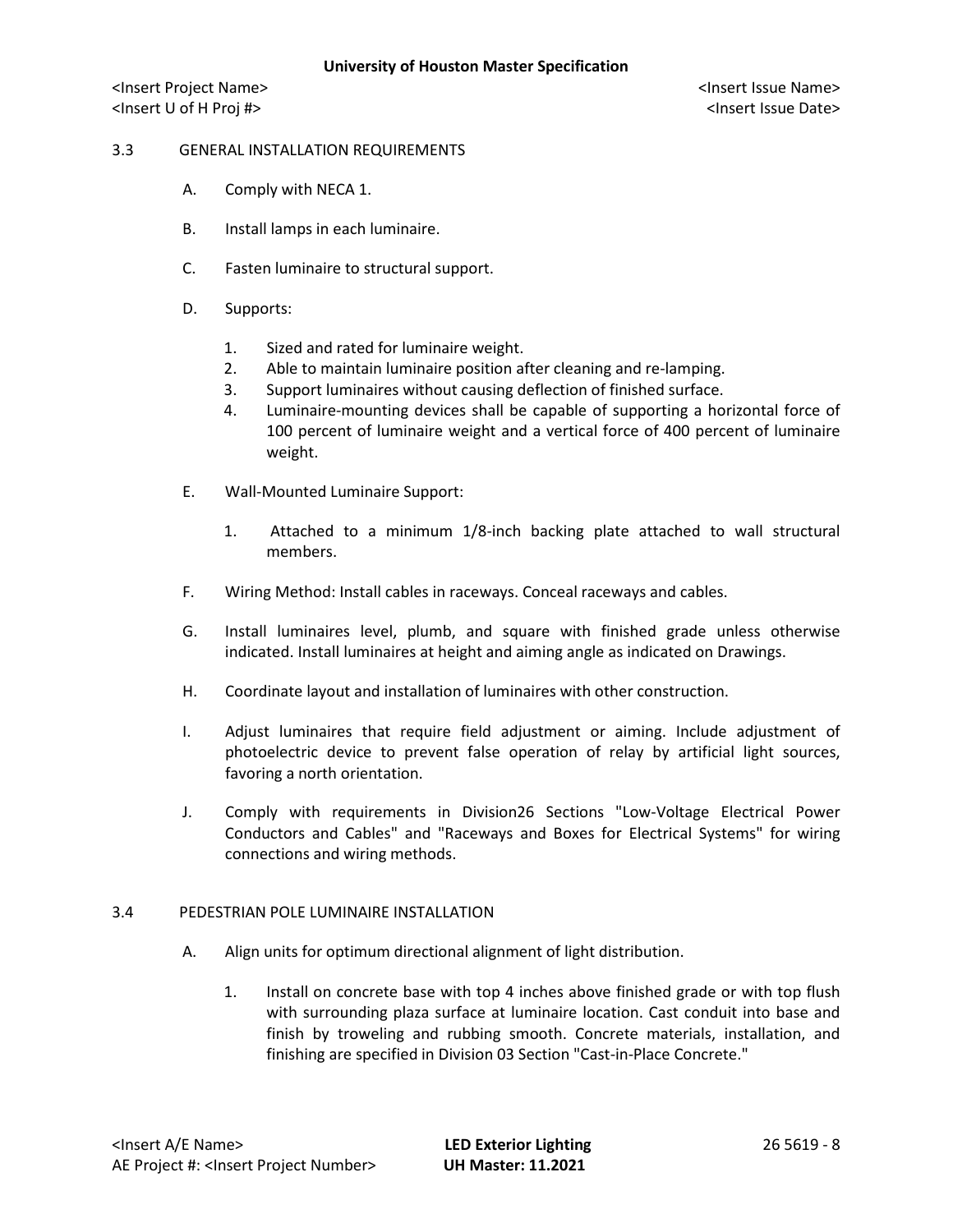## 3.5 INSTALLATION OF INDIVIDUAL GROUND-MOUNTED LUMINAIRES

- A. Aim as indicated on Drawings.
- B. Install on concrete base with top 4 inches above finished grade or flush with paving surface at luminaire location. Cast conduit into base, and finish by troweling and rubbing smooth. Concrete materials, installation, and finishing are specified in Division 03 Section "Cast-in-Place Concrete."

### 3.6 CORROSION PREVENTION

- A. Aluminum: Do not use in contact with earth or concrete. When in direct contact with a dissimilar metal, protect aluminum by insulating fittings or treatment.
- B. Steel Conduits: Comply with Division 26 Section "Electrical Raceways." In concrete foundations, wrap conduit with 0.010-inch thick, pipe-wrapping plastic tape applied with a 50 percent overlap.

#### 3.7 IDENTIFICATION

A. Identify system components, wiring, cabling, and terminals. Comply with requirements for identification specified in Division 26 Section "Identification for Electrical Systems."

### 3.8 FIELD QUALITY CONTROL

- A. Inspect each installed luminaire for damage. Replace damaged luminaires and components.
- B. Perform the following tests and inspections with the assistance of a factory-authorized service representative:
	- 1. Operational Test: After installing luminaires, switches, and accessories, and after electrical circuitry has been energized, test units to confirm proper operation.
	- 2. Verify operation of photoelectric controls.
- C. Illumination Tests:
	- 1. Measure light intensities at night. Use photometers with calibration referenced to NIST standards. Comply with the following IES testing guide(s):
		- a. IES LM-64.
	- 2. Operational Test: After installing luminaires, switches, and accessories, and after electrical circuitry has been energized, test units to confirm proper operation.